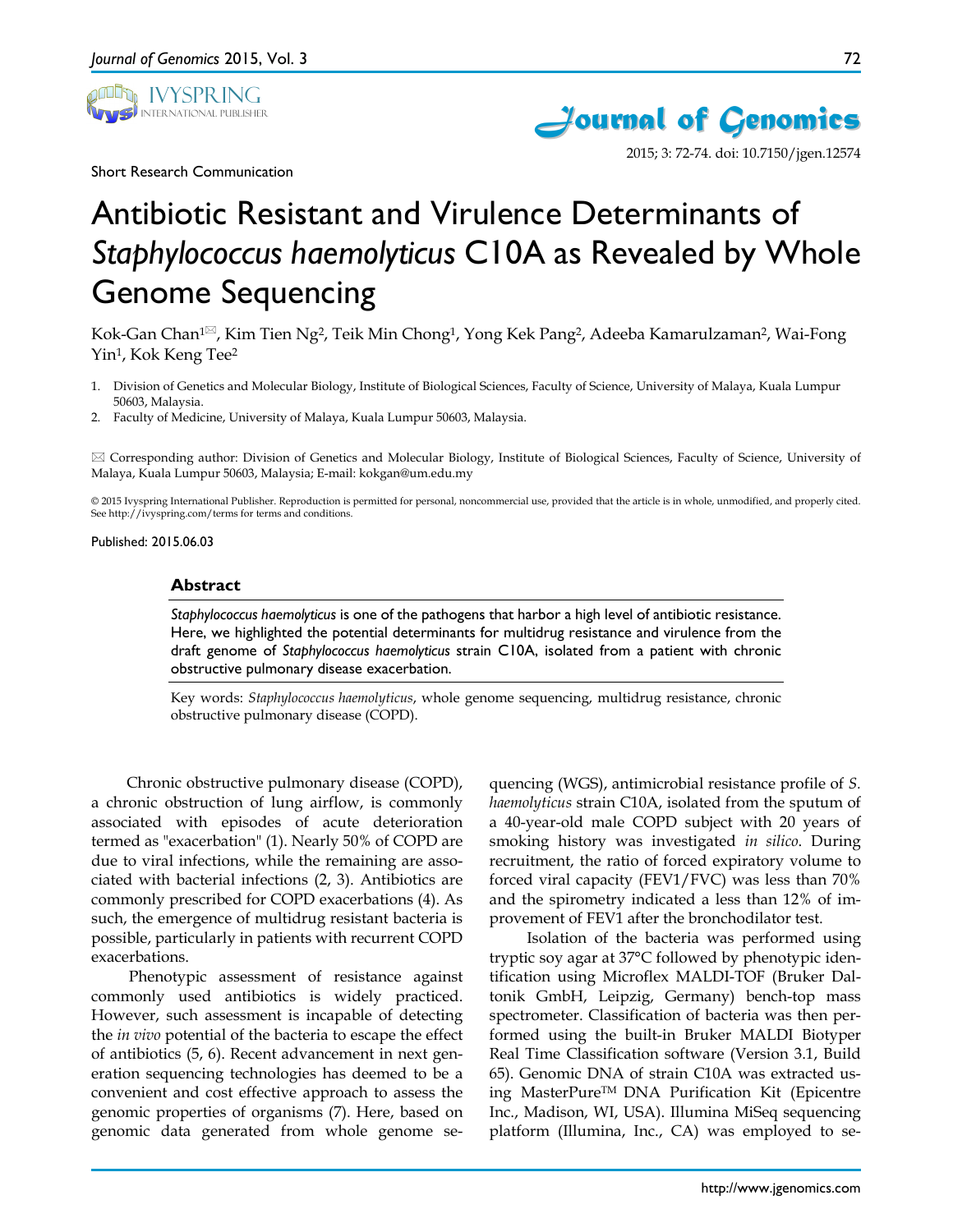quence the DNA library prepared using Nextera XT DNA sample preparation kit (Illumina, Inc., CA). The acquired sequence data was then subjected to quality trimming and *de novo* assembly with CLC Genomic Workbench (version 7.0). Sequence reads with low quality (<Q20), ambiguous nucleotides and sequence length less than 50 nucleotides were discarded (8). For *de novo* assembly, contigs of at least 500 bp and 30-fold coverage were selected. The assembled reads were subsequently subjected to annotation using NCBI prokaryotic annotation pipeline (PGAAP) in search of putative genes coding for antibiotic resistance.

With the spectra generated from mass spectrometry, the closest match of strain C10A was *S. haemolyticus* with the score value of 2.107 indicating secure genus and probable species identification. To gain further evidence of the bacterial identification, the closest neighbor displayed by RAST server (9) was *S. haemolyticus* JCSC1435, a multidrug resistant strain exhibiting high genomic plasticity mediated by numerous insertion sequences (10).

The draft genome of *S. haemolyticus* C10A was 2,430,312 bp in size, with an average G+C content of 32.6%. Sequence assembly produced a total of 87 contigs with average size of 27,632 bp and maximum contig size of 153,180 bp. The sequencing depth was at 74.1-fold. Results from PGAAP revealed a total of 2,387 coding sequences with 5 rRNAs and 57 tRNAs identified in the genome. The associated bioproject number for *S. haemolyticus* C10A genome is PRJNA246625.

In search of genes associated with resistance towards antimicrobial agents, the annotation revealed the presence of candidates against a wide spectrum of antibiotics including aminoglycosides, macrolides, quinolones, penicillins, tetracyclines and glycopeptides in the genome of *S. haemolyticus* strain C10A. Figure 1 demonstrated the clustering of these identified determinants together with a series of possible virulence factors including components of *cvfC,* heme oxygenases and peptidase U32, with other *S. haemolyticus* and *Staphylococcus* strains.

Genome sequencing and annotation of *S. haemolyticus* strain C10A in the present study has demonstrated the concise detection of multiple antibiotic resistance and virulence genes. Such observation has postulated the necessity to weigh the risk of antibiotic resistance, prior to its prescription for COPD patients.

**Nucleotide sequence accession number:** The genome sequence of *S. haemolyticus* C10A isolate has been deposited in GenBank under accession no.

JPRW01000000. The version described in this paper is the first version.

### **Acknowledgement**

This research was financed by the University of Malaya High Impact Research (HIR) Grants (UM-MOHE HIR Grant UM.C/625/1/HIR/ MOHE/CHAN/14/1, no. H-50001-A000027; UM-MOHE HIR Grant UM.C/625/1/HIR/MOHE/ CHAN/01, No. A000001-50001) to Kok-Gan Chan and UM-MOHE HIR Grant UM.C/625/1/HIR/MOHE/ CHAN/2, no. H-50001-A000012 to Kok Keng Tee which are gratefully acknowledged.

#### **Ethic Statements**

The study was approved by the University Malaya Medical Centre (UMMC) Medical Ethics Committee. Standard, multilingual consent forms validated by the Medical Ethics Committee were used. Written consent was obtained from all study participants prior to collection of specimen.

#### **Competing Interests**

The authors have declared that no competing interest exists.

## **References**

- 1. Mackay AJ, Hurst JR. COPD exacerbations: causes, prevention, and treatment. Med Clin North Am. 2012;96:789-809
- 2. Sethi S. Molecular diagnosis of respiratory tract infection in acute exacerbations of chronic obstructive pulmonary disease. Clin Infect Dis. 2011; 52 Suppl 4:S290-295
- 3. Sykes A, Mallia P, Johnston SL. Diagnosis of pathogens in exacerbations of chronic obstructive pulmonary disease. Proc Am Thorac Soc. 2007;4:642-646
- 4. Miravitlles M, Espinosa C, Fernandez-Laso E, Martos JA, Maldonado JA, Gallego M. Relationship between bacterial flora in sputum and functional impairment in patients with acute exacerbations of COPD. Study Group of Bacterial Infection in COPD. Chest. 1999;116:40-46
- 5. Garcha D, Donaldson G, McHugh T, Wedzicha J, Thurston S. Impact of antibiotic exposure on the development of antibiotic resistance in COPD patients. Microbiology. 2013;1: 2
- 6. Thurston SJ, Donaldson GC, McHugh TD, Wedzicha JA. Impact of COPD severity and sputum production on antibiotic resistance. Thorax. 2011;66(Suppl 4):A11-A11
- 7. Didelot X, Bowden R, Wilson DJ, Peto TE, Crook DW. Transforming clinical microbiology with bacterial genome sequencing. Nat Rev Genet. 2012;13:601-612
- 8. Chong TM, Yin WF, Mondy S, Grandclement C, Dessaux Y, Chan KG. Heavy-metal resistance of a France vineyard soil bacterium, Pseudomonas mendocina strain S5.2, revealed by whole-genome sequencing. J Bacteriol. 2012;194:6366
- 9. Aziz RK, Bartels D, Best AA, DeJongh M, Disz T, Edwards RA, et al. The RAST Server: rapid annotations using subsystems technology. BMC genomics. 2008;9:75.
- 10. Takeuchi F, Watanabe S, Baba T, Yuzawa H, Ito T, Morimoto Y, Kuroda M, Cui L, Takahashi M, Ankai A, Baba S, Fukui S, Lee JC, Hiramatsu K. Whole-genome sequencing of Staphylococcus haemolyticus uncovers the extreme plasticity of its genome and the evolution of human-colonizing staphylococcal species. J Bacteriol. 2005;187: 7292-7308.